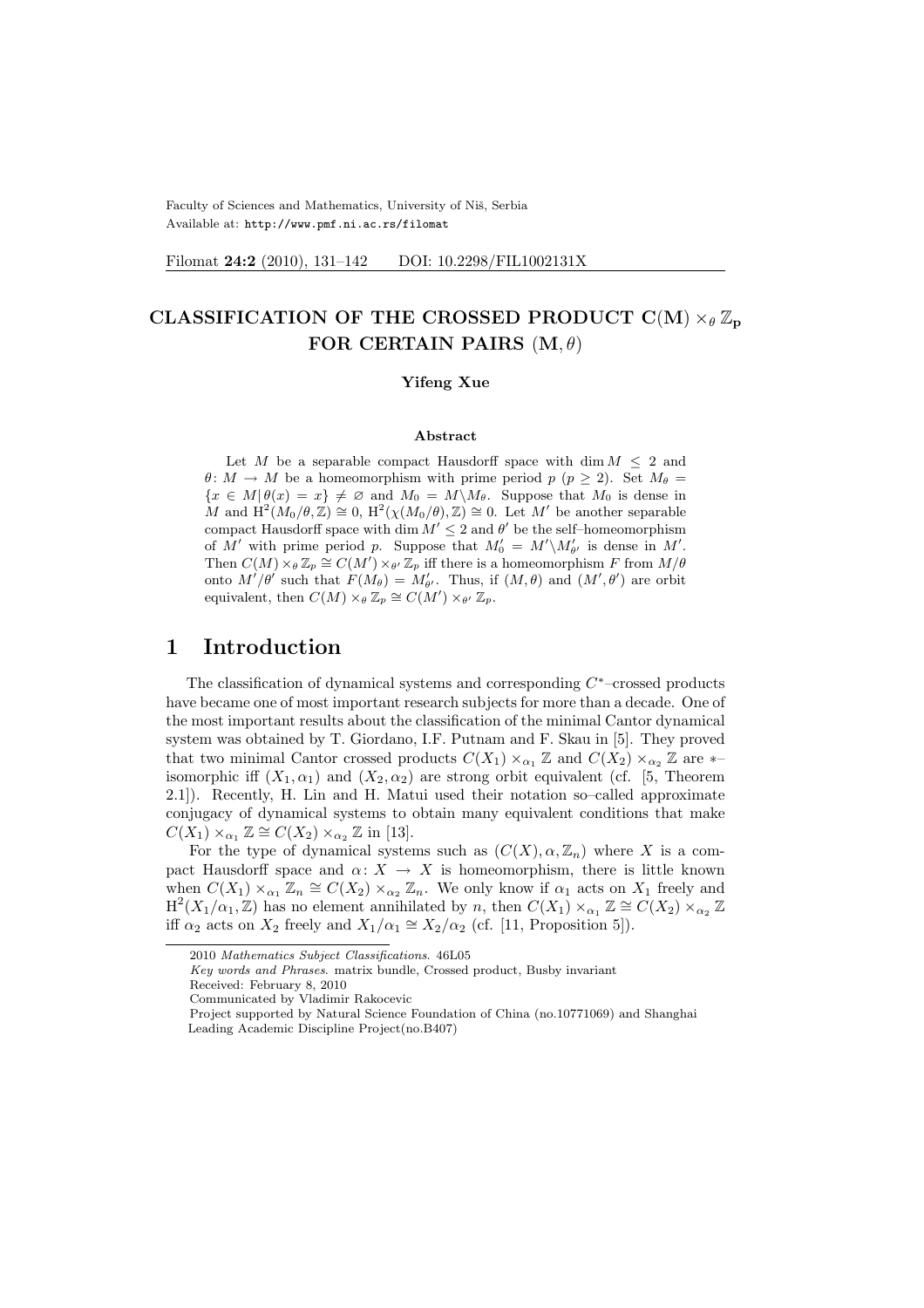But there is a special example showed by Elliott in [3] which could enlighten one on the classification of  $C(X) \times_{\alpha} \mathbb{Z}_n$  when  $\alpha$  has fixed points. The example is:  $C(\mathbf{S}^1) \times_{\alpha} \mathbb{Z}_2 \cong \{f : [0,1] \to M_2(\mathbb{C}) \text{ continuous} \mid f(0), f(1) \text{ are diagonal}\},\$  where  $\alpha(z) = \overline{z}, \forall z \in \mathbf{S}^1 \text{ (cf. [1, 6.10.4, 10.11.5])}.$ 

Inspired by this example, we try to find when the crossed product  $C(X) \times_{\alpha} \mathbb{Z}_p$ has the similar form and try to classify it. So, in this paper, we will consider the classification of the crossed product  $C(M) \times_{\theta} \mathbb{Z}_p$ , here M is a separable compact Hausdorff space and  $\theta$  is a self-homeomorphism of M with prime period  $p$  ( $p \ge 2$ ) such that  $M_{\theta} = \{x \in M | \theta(x) = x\} \neq \emptyset$ . We let  $(M, \theta)$  denote the pair which satisfy conditions mentioned above throughout the paper.

Based on the Extension theory of  $C^*$ -algebras and author's previous work on  $C(M) \times_{\theta} \mathbb{Z}_p$ , we obtain that if dim  $M \leq 2$ ,  $M_0 = M \backslash M_{\theta}$  is dense in M and  $H^2(M_0/\theta,\mathbb{Z})\cong 0, H^2(\chi(M_0/\theta),\mathbb{Z})\cong 0$ , then

$$
C(M) \times_{\theta} \mathbb{Z}_p \cong \{ (a_{ij})_{p \times p} \in M_p(C(M/\theta)) | a_{ij}(x) = 0, \ \forall x \in M_\theta, \ i \neq j \}.
$$

where  $M/\theta$  (or  $M_0/\theta$ ) is the orbit space of  $\theta$  and  $\chi(M_0/\theta)$  is the corona set of  $M_0/\theta$ . Moreover, let  $(M', \theta')$  be another pair with dim  $M' \leq 2$  and  $\overline{M \setminus M_{\theta'}} = M'$ . Then

$$
C(M) \times_{\theta} \mathbb{Z}_p \cong C(M') \times_{\theta'} \mathbb{Z}_p
$$

iff there is a homeomorphism F from  $M/\theta$  onto  $M'/\theta'$  such that  $F(M_{\theta}) = M'_{\theta'}$ .

## 2 Preliminaries

Let A be a  $C^*$ -algebra with unit 1. We denote by  $\mathcal{U}(\mathcal{A})$  the group of unitary elements of A and  $\mathcal{U}_0(\mathcal{A})$  the connected component of the unit 1 in  $\mathcal{U}(\mathcal{A})$ . Let  $M_m(\mathcal{A})$  be the matrix algebra of order m over  $\mathcal{A}$ . Set (cf. [16, 17] or [20])

$$
S_n(\mathcal{A}) = \{ (a_1, \cdots, a_n) | \sum_{k=1}^n a_k^* a_k = 1 \}
$$

csr(A) = min{ n|  $\mathcal{U}_0(\mathbf{M}_n(\mathcal{A}))$  acts transitively on  $\mathbf{S}_m(\mathcal{A}) \ \forall m \geq n$  }

**Lemma 2.1.** Let X be a compact Hausdorff space with covering dimension dim  $X \leq$ 2. Given  $U \in \mathcal{U}(\mathrm{M}_p(C(X)))$ , there are  $U_0 \in \mathcal{U}_0(\mathrm{M}_p(C(X)))$  and  $v \in \mathcal{U}((C(X)))$ such that  $U = U_0 \text{ diag } (1_{p-1}, v)$ .

*Proof.* We have from [14],  $\operatorname{csr}(C(X)) \leq$  $\int \dim X + 1$ 2  $\overline{a}$  $+ 1 \leq 2$ , where [x] stands for the greatest integer which is less than or equal to x.

Let  $u_1$  be the first column of U. Then  $u_1 \in S_p(C(X))$  and consequently, there is  $U_1 \in \mathcal{U}_0(\mathrm{M}_p(C(X))$  such that  $u_1$  becomes the first column of  $U_1$  for  $csc(C(X)) \leq$  $2 \leq p$ . Put  $\overline{W} = U_1^* U$ . Then the unitary element W has the form  $W = \text{diag}(1, V_1)$ for some  $V_1 \in \mathcal{U}(\mathrm{M}_{p-1}(C(X))).$ 

Repeating above procedure to  $V_1$ , there are  $U_2 \in \mathcal{U}_0(\mathrm{M}_{p-1}(C(X)))$  and  $V_2 \in$  $\mathcal{U}(M_{p-2}(C(X)))$  such that  $V_1 = U_2 \text{ diag}(1, V_2)$ . So  $U = U_1 U_2 \text{ diag}(1_2, V_2)$ . By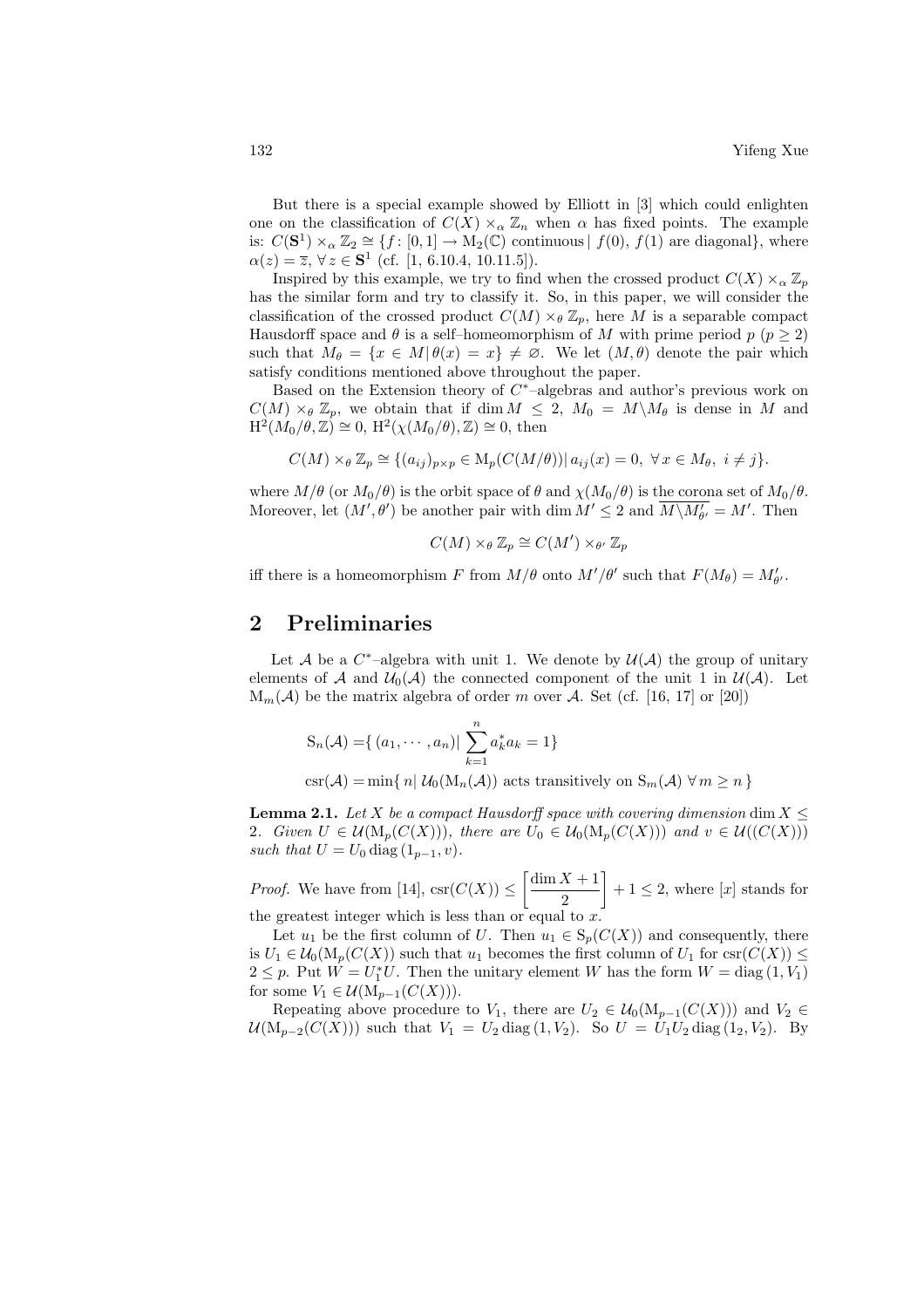Classification of  $C(M) \times_{\theta} \mathbb{Z}_p$  for certain pairs  $(\mathbf{M}, \theta)$  133

induction, we can finally find  $U_0 \in \mathcal{U}_0(\mathrm{M}_p(C(X)))$  and  $v \in \mathcal{U}(C(X))$  such that  $U = U_0 \text{ diag } (1_{p-1}, v).$  $\Box$ 

According to [21],  $\{x \in M | \theta^k(x) = x\} = M_\theta, k = 2, \dots, p-1$ . Now set  $M_0 = M \backslash M_\theta$ . Let  $M/\theta$  (resp.  $M_0/\theta$ )) denote the orbit space of  $\theta$  and let P be the canonical projective map of M (or  $M_0$ ) onto  $M/\theta$  (or  $M_0/\theta$ ). Let  $O_\theta(x)$  =  $\{x,\theta(x),\cdots,\theta^{p-1}(x)\}\$  denote the orbit of x in M or  $M_0$ . For the pair  $(M,\theta)$ , the dynamical system  $(C(M), \theta, \mathbb{Z}_p)$  (resp.  $(C_0(M_0), \theta, \mathbb{Z}_p)$ ) yields a crossed product  $C^*$ -algebra  $C(M) \times_{\theta} \mathbb{Z}_p$  (resp.  $C_0(M_0) \times_{\theta} \mathbb{Z}_p$ ). Set

$$
D(M,\theta) = \left\{ \begin{pmatrix} f_0 & f_1 & \dots & f_{p-1} \\ \theta(f_{p-1}) & \theta(f_0) & \dots & \theta(f_{p-2}) \\ \vdots & \vdots & \ddots & \vdots \\ \theta^{p-1}(f_1) & \theta^{p-1}(f_2) & \dots & \theta^{p-1}(f_0) \end{pmatrix} ; f_0, \dots, f_{p-1} \in C(M) \right\}
$$
  

$$
D(M_0, \theta) = \left\{ \begin{pmatrix} f_0 & f_1 & \dots & f_{p-1} \\ \theta(f_{p-1}) & \theta(f_0) & \dots & \theta(f_{p-2}) \\ \vdots & \vdots & \ddots & \vdots \\ \theta^{p-1}(f_1) & \theta^{p-1}(f_2) & \dots & \theta^{p-1}(f_0) \end{pmatrix} ; f_0, \dots, f_{p-1} \in C_0(M_0) \right\},
$$

where  $\theta(f)(x) = f(\theta(x))$ ,  $\forall x \in M$  (resp.  $M_0$ ),  $f \in C(M)$  (resp.  $C_0(M_0)$ ). By 7.6.1 and 7.6.5 of [15], we have  $C(M) \times \partial\mathbb{Z}_p \cong D(M, \theta) \subset M_n(C(M))$  and  $C_0(M_0) \times \partial\mathbb{Z}_p \cong$  $D(M_0, \theta) \subset M_n(C_0(M_0)).$ 

Let  $\omega = e^{2\pi i/p}$ . Put  $e_j = \text{diag}(\underbrace{0, \cdots, 0}_{j \in \mathbb{Z}})$  $j-1$  $, 1, 0, \cdots, 0$ p−j ) and

$$
\Omega_p = \begin{pmatrix}\n\frac{1}{\sqrt{p}} & \frac{\omega}{\sqrt{p}} & \cdots & \frac{\omega^{p-1}}{\sqrt{p}} \\
\frac{1}{\sqrt{p}} & \frac{\omega^2}{\sqrt{p}} & \cdots & \frac{(\omega^2)^{p-1}}{\sqrt{p}} \\
\cdots & \cdots & \cdots & \cdots \\
\frac{1}{\sqrt{p}} & \frac{\omega^{p-1}}{\sqrt{p}} & \cdots & \frac{(\omega^{p-1})^{p-1}}{\sqrt{p}}\n\end{pmatrix}, \quad P_j = \Omega_p^* e_j \Omega_p, \ j = 1, \cdots, p.
$$

It is easy to check that  $\Omega_p$  is unitary in  $M_p(\mathbb{C})$  and  $P_1, \cdots, P_p$  are projections in  $D(M, \theta)$ . Define \*-homomorphism  $\pi : D(M, \theta) \rightarrow$  $\sum_{n=1}^{p-1}$  $j=0$  $C(M_{\theta})$  as

$$
\pi\left(\begin{pmatrix}f_0 & f_1 & \cdots & f_{p-1} \\ \theta(f_{p-1}) & \theta(f_0) & \cdots & \theta(f_{p-2}) \\ \vdots & \vdots & \ddots & \vdots \\ \theta^{p-1}(f_1) & \theta^{p-1}(f_2) & \cdots & \theta^{p-1}(f_0)\end{pmatrix}\right) = \left(\sum_{j=0}^{p-1} \omega^{j(p-1)} f_j|_{M_{\theta}}, \cdots, \sum_{j=0}^{p-1} f_j|_{M_{\theta}}\right).
$$

 $\pi$  induces following exact sequence of  $C^*$ -algebras:

$$
0 \longrightarrow D(M_0, \theta) \xrightarrow{l} D(M, \theta) \xrightarrow{\pi} \bigoplus_{j=0}^{p-1} C(M_\theta) \longrightarrow 0. \tag{2.1}
$$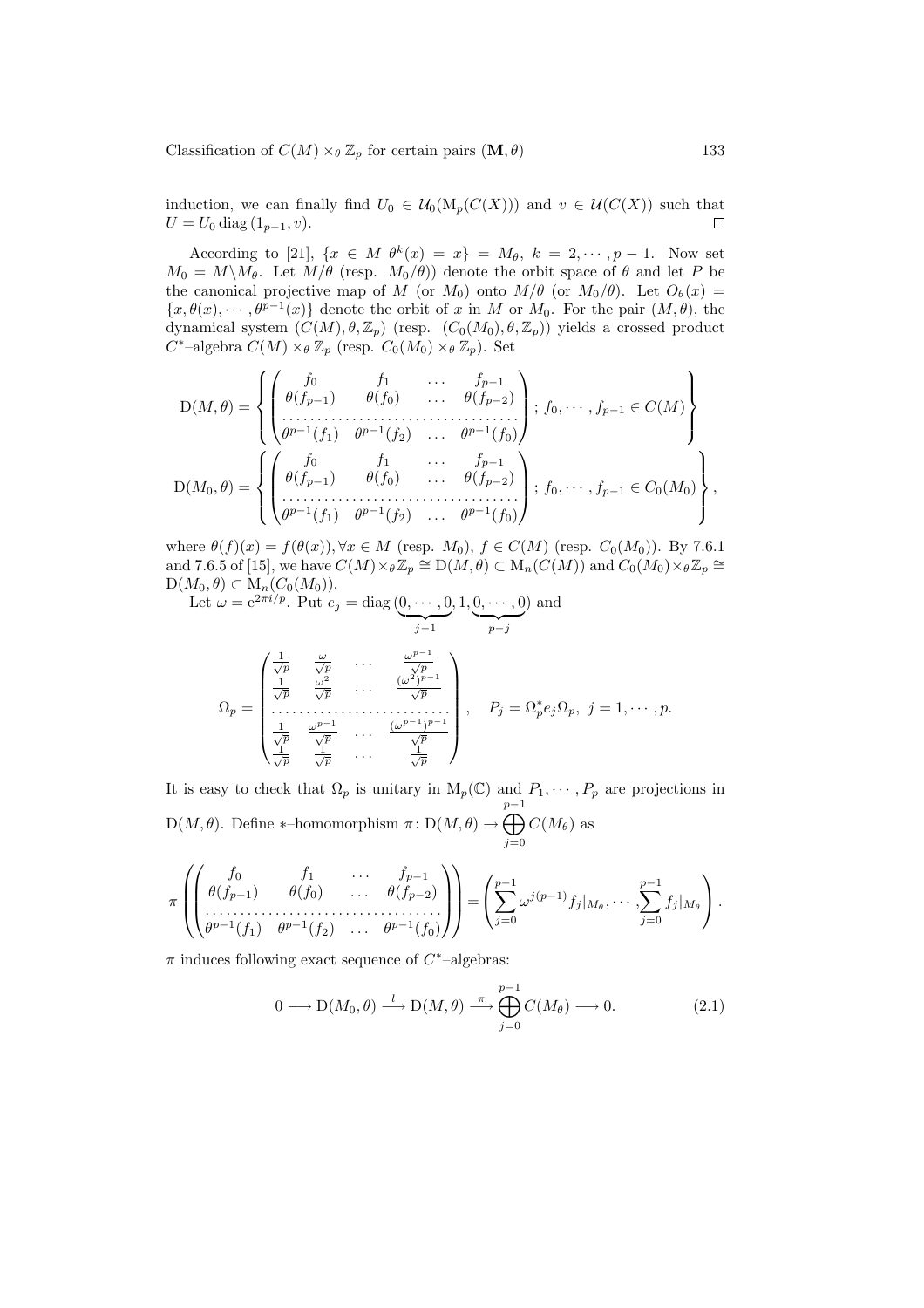**Lemma 2.2.** For the pair  $(M, \theta)$ , we have

- (1) Every irreducible representation of  $D(M_0, \theta)$  is equivalent to the representation  $\pi_x$ , where  $\pi_x(a) = a(x)$  for some  $x \in M_0$  and  $\forall a \in D(M_0, \theta)$  and  $P(x) \to [\pi_x]$ gives a homeomorphism of  $M_0/\theta$  onto  $\widetilde{D(M_0, \theta)}$ –the spectrum of  $D(M_0, \theta)$ , where we identify  $D(M_0, \theta)$  with  $\{a \in D(M, \theta) | a|_{M_{\theta}} = 0\};$
- (2)  $D(M_0, \theta)$  is a p–homogeneous algebra which is \*–isomorphic to  $C_0(M_0/\theta, E)$ , where E is a matrix bundle over  $M_0/\theta$  with fiber  $M_n(\mathbb{C});$
- (3) Let  $\sigma$  be a pure state on  $D(M, \theta)$ . Then  $\sigma$  is multiplicable iff there is  $x_0 \in M_\theta$ such that

$$
\sigma\left(\begin{pmatrix}f_0 & f_1 & \cdots & f_{p-1} \\ \theta(f_{p-1}) & \theta(f_0) & \cdots & \theta(f_{p-2}) \\ \cdots & \cdots & \cdots & \cdots & \cdots \\ \theta^{p-1}(f_1) & \theta^{p-1}(f_2) & \cdots & \theta^{p-1}(f_0)\end{pmatrix}\right) = \sum_{j=0}^{p-1} \omega^{jk} f_j(x_0)
$$

for some  $k \in \{0, \dots, p-1\}$ . We let  $\sigma_{x_0,k}$  denote the  $\sigma$ .

*Proof.* Let  $(\Pi, K)$  be an irreducible representation of  $D(M_0, \theta)$ . Then by [2, Proposition 2.10.2], there is an irreducible representation  $(\rho, H)$  of  $M_p(C_0(M_0))$  such that  $K \subset H$  and  $\Pi(\cdot) = \rho(\cdot)|_K$ . It is well-known that  $(\rho, H)$  is equivalent to  $(\rho_{x_0}, \mathbb{C}^p)$ for some  $x_0 \in M_0$ , where  $\rho_x((f_{ij})_{p\times p}) = (f_{ij}(x))_{p\times p}$ ,  $x \in M_0$  and  $f_{ij} \in C_0(M_0)$ ,  $i, j = 1, \cdots, p.$ 

Put  $\pi_x = \rho_x|_{D(M_0, \theta)}, x \in M_0$ . Given  $A = (a_{ij})_{p \times p} \in M_p(\mathbb{C})$ . Since  $x_0, \theta(x_0), \cdots$ ,  $\theta^{p-1}(x_0)$  are mutually different in  $M_0$ , we can find  $f_0, \cdots, f_{p-1} \in C(M)$  such that  $f_j |_{M_\theta} = 0, \ j = 0, \cdots, p-1$  and

$$
\pi_{x_0}\left(\begin{pmatrix}f_0 & f_1 & \dots & f_{p-1} \\ \theta(f_{p-1}) & \theta(f_0) & \dots & \theta(f_{p-2}) \\ \dots & \dots & \dots & \dots \\ \theta^{p-1}(f_1) & \theta^{p-1}(f_2) & \dots & \theta^{p-1}(f_0)\end{pmatrix}\right) = A.
$$

This means that  $(\pi_{x_0}, \mathbb{C}^p)$  is an irreducible representation of  $D(M_0, \theta)$  and hence  $(\Pi, K)$  is equivalent to  $(\pi_{x_0}, \mathbb{C}^p)$ . Thus  $D(M_0, \theta)$  is a p-homogeneous  $C^*$ -algebra.

Let  $x_0 \in M_0$  and  $x_1 = \theta^j(x_0)$  for some  $j \in \{1, \dots, p-1\}$ . It is easy to check that there is a unitary matrix U in  $M_p(\mathbb{C})$  such that  $\pi_{x_0}(a) = U \pi_{x_1}(a) U^*$ ,  $\forall a \in D(M_0, \theta)$ , i.e.,  $(\pi_{x_0}, \mathbb{C}^p)$  and  $(\pi_{x_1}, \mathbb{C}^p)$  are equivalent; On the other hand, if  $(\pi_{x_0}, \mathbb{C}^p)$  and  $(\pi_{x_1}, \mathbb{C}^p)$  are equivalent and  $O_\theta(x_0) \cap O_\theta(x_1) = \emptyset$ , then we can choose  $g_0, \dots, g_{p-1} \in C(M)$  such that  $g_j(x) = 0, \forall x \in M_\theta \cup O_\theta(x_0)$  and  $g_j|_{O_\theta(x_1)} \neq 0$ ,  $j = 0, \cdots, p-1$ . Set

$$
G = \begin{pmatrix} g_0 & g_1 & \dots & g_{p-1} \\ \theta(g_{p-1}) & \theta(g_0) & \dots & \theta(g_{p-2}) \\ \dots & \dots & \dots & \dots & \dots \\ \theta^{p-1}(g_1) & \theta^{p-1}(g_2) & \dots & \theta^{p-1}(g_0) \end{pmatrix} \in D(M_0, \theta).
$$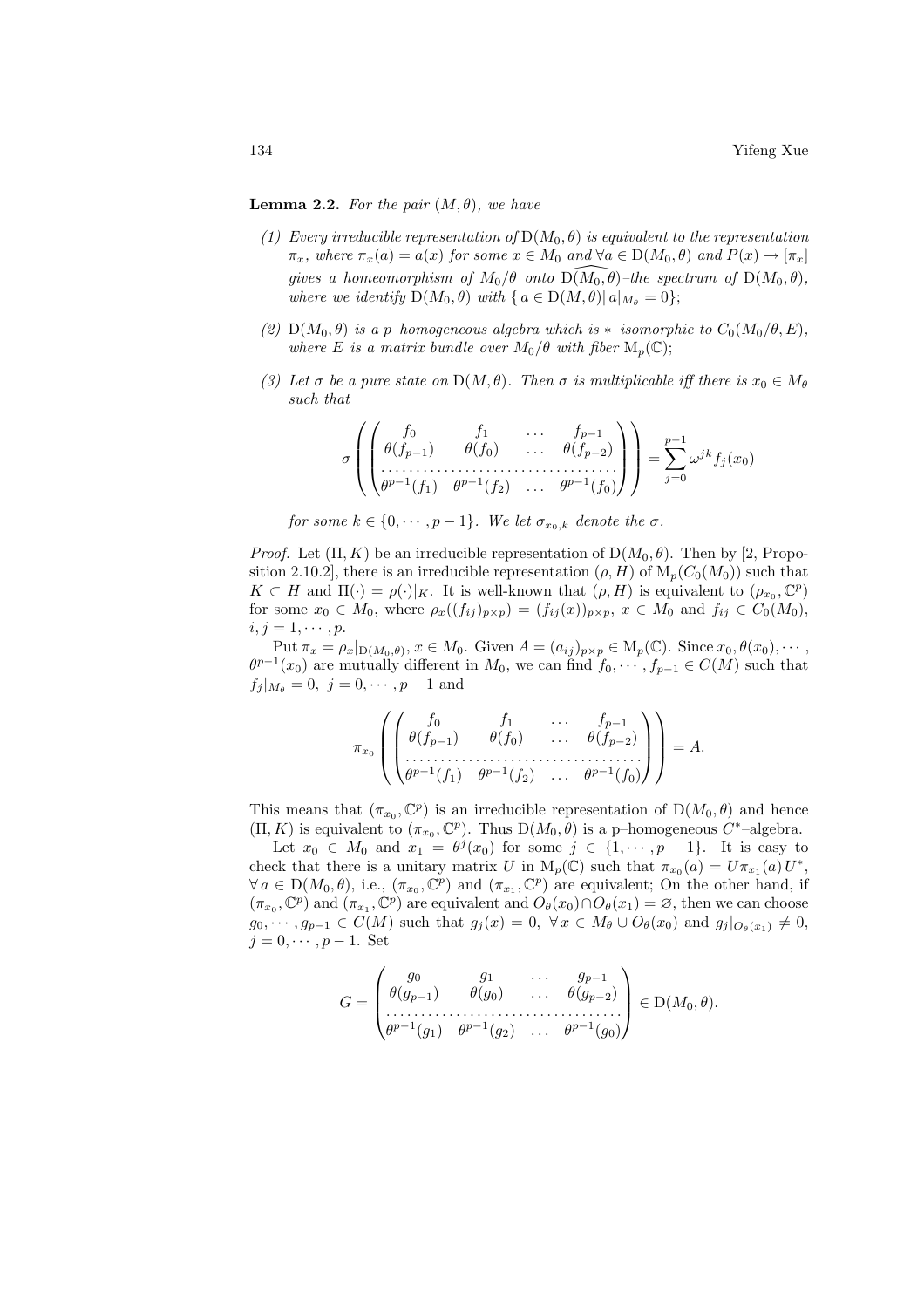Classification of  $C(M) \times_{\theta} \mathbb{Z}_p$  for certain pairs  $(M, \theta)$  135

Then  $\pi_{x_0}(G) = 0$ , while  $\pi_{x_1}(G) \neq 0$ . Therefore, we have  $O_\theta(x_0) \cap O_\theta(x_1) \neq \emptyset$ , that is,  $x_0 = \theta^j(x_1)$  for some  $j \in \{0, 1, \dots, p-1\}$ . So the map  $P(x) \mapsto [\pi_x]$  gives a homeomorphism of  $M_0/\theta$  onto  $\widetilde{D(M_0, \theta)}$  by using [2, Lemma 3.3.3].

Set  $[x] = P(x) \in M_0/\theta$  and  $D([x]) = D(M_0, \theta)/\text{Ker} \pi_x \cong M_p(\mathbb{C}), \forall x \in M_0$ . Let  $a([x])$  be the canonical image of  $a \in D(M_0, \theta)$  in  $D([x])$ . Put  $E =$  $\bigcup_{[x]\in M_0/\theta} D([x]).$ Then E is a fiber bundle (matrix bundle) over  $M_0/\theta$  with fiber  $M_p(\mathbb{C})$  (cf. [4, §3.2, P.249]). The \*-isomorphism from  $D(M_0, \theta)$  onto  $C_0(M_0/\theta, E)$  is defined by  $\phi(a)(x) = a(x)$ ,  $\forall a \in D(M_0, \theta)$  and  $[x] \in M_0/\theta$ .

The proof of (3) comes from Corollary 1, Case 1 and case 2 on P77 and case 2 on P79 of [11].  $\Box$ 

Assume that the matrix bundle  $E$  above is trivial, i.e., there is a homeomorphism  $\Gamma: E \to M_0/\theta \times M_p(\mathbb{C})$  such that  $\Gamma(D([x])) = [x] \times M_p(\mathbb{C}), \forall [x] \in M_0/\theta$ . Then  $\Gamma$ induces an isomorphism  $\Gamma^*: C_0(M_0/\theta, E) \to M_p(C_0(M_0/\theta))$  given by  $\Gamma^*(f)([x]) =$  $\Gamma(f([x])),\ \forall\ f\in C_0(M_0/\theta,E)\ \text{and}\ [x]\in M_0/\theta. \ \text{Set}\ \Phi=l\circ\phi^{-1}\circ\Gamma^{-1}. \ \text{ Applying}$ Lemma 2.2 to  $(2.1)$ , we have following:

**Corollary 2.3.** Let  $(M, \theta)$  be the pair such that all matrix bundles over  $M_0/\theta$  is trivial. Then we have following exact sequence of  $C^*$ -algebras

$$
0 \longrightarrow M_p(C_0(M_0/\theta)) \stackrel{\Phi}{\longrightarrow} D(M,\theta) \stackrel{\pi}{\longrightarrow} \bigoplus_{j=0}^{p-1} C(M_\theta) \longrightarrow 0.
$$
 (2.2)

### 3 Main results

Consider the exact sequence of  $C^*$ -algebras

$$
0 \longrightarrow \mathcal{B} \stackrel{i}{\longrightarrow} \mathcal{E} \stackrel{q}{\longrightarrow} \mathcal{A} \longrightarrow 0,
$$
\n(3.1)

where B is a separable C<sup>\*</sup>-algebra and  $i(\mathcal{B})$  is the essential ideal of E. Let  $\{u_n\}$ be an approximate identity of B and  $M(\mathcal{B})$  be the multiplier algebra of B. Define \*-monomorphism  $\rho: \mathcal{E} \to M(\mathcal{B})$  by  $\mu(e) = \lim_{n} i^{-1}(i(u_n)e), \forall e \in \mathcal{E}$ , where the limit is taken as the strict limit in  $M(\mathcal{B})$ . Then Busby invariant  $\tau_q: \mathcal{A} \to M(\mathcal{B})/\mathcal{B}$ , associated with (3.1) is given by  $\tau_q(a) = \Omega(\mu(e))$ , where  $e \in \mathcal{E}$  such that  $q(e) = a$ ,  $\Omega: M(\mathcal{B}) \to M(\mathcal{B})/\mathcal{B}$  is the quotient map.  $\tau_q$  is well-defined and is monomorphic since  $i(\mathcal{B})$  is essential. Please see [10, Chapter 3] or [12, Chapter 5], or [19, Chapter 3]) for details. In order to obtain our main result, we need following lemma, which comes from [10, Lemma 3.2.2].

**Lemma 3.1.** Let  $\tau_q$  (resp.  $\tau_{q'}$ ) be the Busby invariant associated following exact sequence of  $C^*$ -algebras:

$$
0\longrightarrow \mathcal{B}\stackrel{i}{\longrightarrow} \mathcal{E}\stackrel{q}{\longrightarrow} \mathcal{A}\longrightarrow 0 \quad (resp. \ 0\longrightarrow \mathcal{B}\stackrel{i'}{\longrightarrow} \mathcal{E}'\stackrel{q'}{\longrightarrow} \mathcal{A}\longrightarrow 0),
$$

where  $i(\mathcal{B})$  (resp.  $i'(\mathcal{B})$ ) is the essential ideal of  $\mathcal E$  (resp.  $\mathcal E'$ ). Assume that there is a unitary element  $u \in M(\mathcal{B})$  such that  $\tau_q(a) = \Omega(u)\tau_{q'}(a)\Omega(u^*), \forall a \in \mathcal{A}$ . Then  $\mathcal{E}$ is  $*-isomorphic$  to  $\mathcal{E}'$ .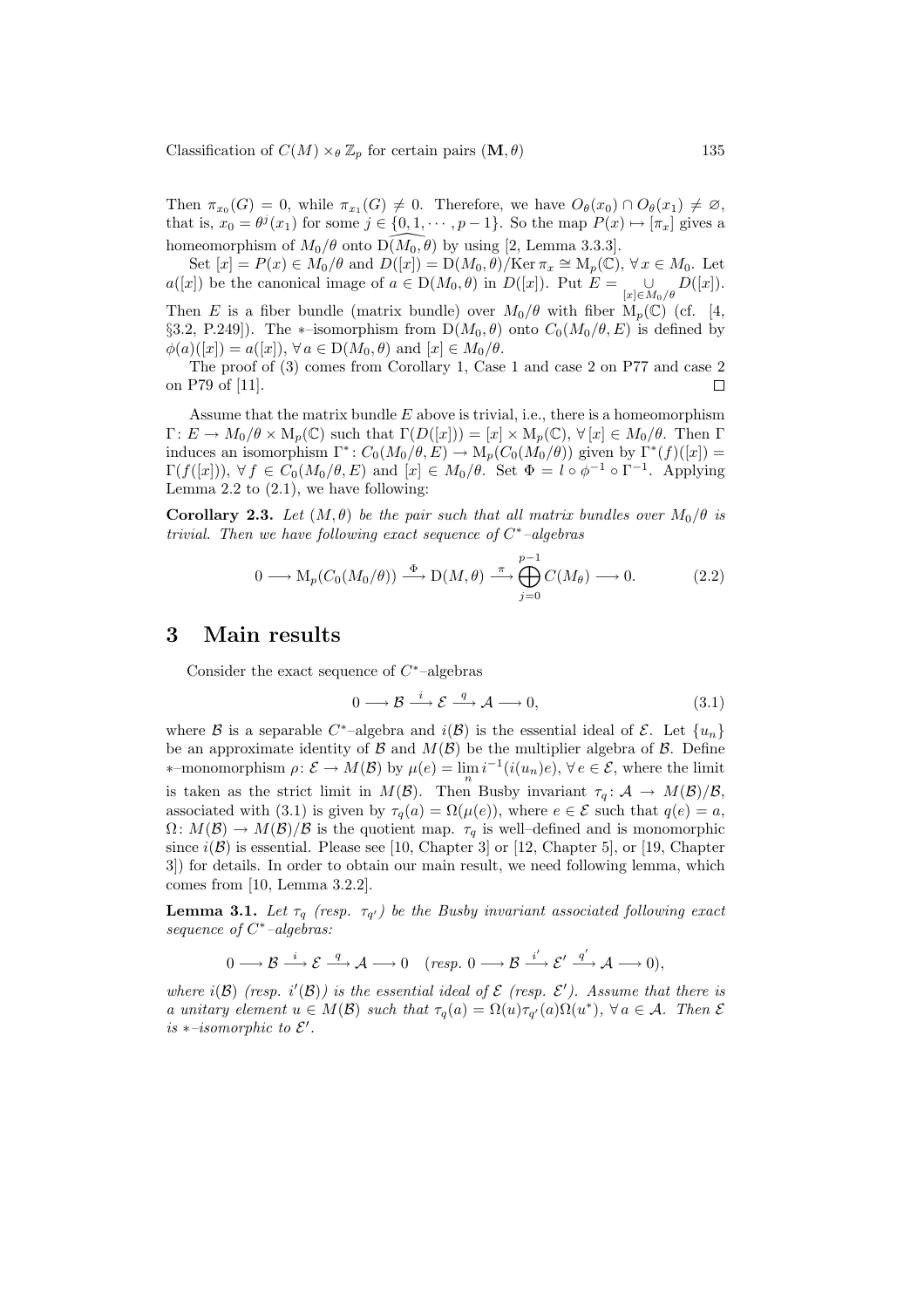Let X be a locally compact Hausdorff space. Let  $X^+$  (resp.  $\beta(X)$ ) denote the one–point (resp. Stone–Cěch) compactification of X. Set  $\chi(X) = \beta(X)\backslash X$  (the corona set of  $X$ ).

**Lemma 3.2.** Let X be a locally compact Hausdorff space with dim  $X \leq 2$ . If  $H<sup>2</sup>(X, Z) \cong 0$ , then every matrix bundle over X is trivial.

*Proof.* Let  $M(X^+)$  denote the collection of all (isomorphism classes of) matrix bundles of arbitrary degree over  $X^+$  and  $SM(X^+)$  denote the the distinguished subsemigroup of  $M(X)$ , consisting of matrix bundles of the form  $V \otimes V^*$ , where V is an arbitrary complex vector bundle over  $X^+$ , and  $*$  denotes adjoints. When  $\dim X^+ = \dim X \leq 2$  and  $H^2(X, \mathbb{Z}) = H^2(X^+, \mathbb{Z}) \cong 0$ ,  $M(X^+) = SM(X^+)$  by [7, Corollary 1] and all complex vector bundles over  $X^+$  are trivial. Therefore, all matrix bundles of arbitrary degree over  $X^+$  is trivial. Because every matrix bundle over X with fiber  $M_n(\mathbb{C})$  can be extended to an matrix bundle over  $X^+$ with fiber  $M_n(\mathbb{C})$  (using the same methods described in [9, P110–P112]), we get the assertion.  $\Box$ 

By Lemma 3.2, we may assume that the pair  $(M, \theta)$  satisfies condition (A):

$$
\dim M \le 2 \quad \text{and} \quad \mathrm{H}^2(M_0/\theta,\mathbb{Z}) \cong 0.
$$

**Lemma 3.3.** Let the pair  $(M, \theta)$  satisfy Condition (A). If  $M_0 = M \backslash M_\theta$  is dense in M, then  $\Phi(M_p(C_0(M_0/\theta))$  is an essential ideal of  $D(M, \theta)$ .

*Proof.* Let  $a \in D(M, \theta)$  such that  $ac = 0$ ,  $\forall c \in D(M_0, \theta) = \Phi(M_p(C_0(M_0/\theta))$ . If there is  $x_0 \in M_0$  such that  $a(x_0) \neq 0$ , then we can find a  $b \in D(M_0, \theta)$  such that  $b(x_0) = (a(x_0))^*$ . It follows that  $a(x_0)(a(x_0))^* = 0$ , i.e.,  $a(x_0) = 0$ , a contradiction. So  $a|_{M_0} = 0$ . Since  $M_0$  is dense in M and all elements in a are continuous, we have  $a=0.$  $\Box$ 

It is known that

$$
M(\mathcal{M}_p(C_0(M_0/\theta))) = \mathcal{M}_p(C_b(M_0/\theta)) \cong \mathcal{M}_p(C(\beta(M_0/\theta))),
$$
  
\n
$$
\mathcal{M}_p(C_b(M_0/\theta))/\mathcal{M}_p(C_0(M_0/\theta)) \cong \mathcal{M}_p(C(\chi(M_0/\theta))).
$$

Assume that  $(M, \theta)$  satisfies Condition (A) and the condition that  $M\setminus M_{\theta}$  is dense in M. Then the  $*$ –monomorphism  $\mu: D(M, \theta) \to M_p(C_b(M_0/\theta))$  is given by  $\mu(a) = \lim_{n \to \infty} \Phi^{-1}(\Phi(u_n)a), \forall a \in D(M, \theta),$  where  $\{u_n\}$  is an approximate identity for  $M_p(\widetilde{C}_0(\widetilde{M}_0/\theta))$ . We now construct the Busby invariant  $\tau_{\pi}$  associated with (2.2) as follows.

Let  $f_0, \dots, f_{p-1} \in C(M_\theta)$ . Extends them to  $g_0, \dots, g_{p-1} \in C(M)$ , respectively, such that  $g_j|_{M_\theta} = f_j$ ,  $j = 0, \cdots, p-1$ . Put  $\hat{f}_j = \frac{1}{n}$ p  $\frac{p-1}{p-1}$  $k=0$  $\theta^k(g_j), j = 0, \cdots, p-1$ . Then  $\theta(\hat{f}_j) = \hat{f}_j$  and  $\hat{f}_j|_{M_{\theta}} = f_j$ ,  $j = 0, \dots, p-1$ . Thus, functions  $h_0, \dots, h_{p-1}$  given by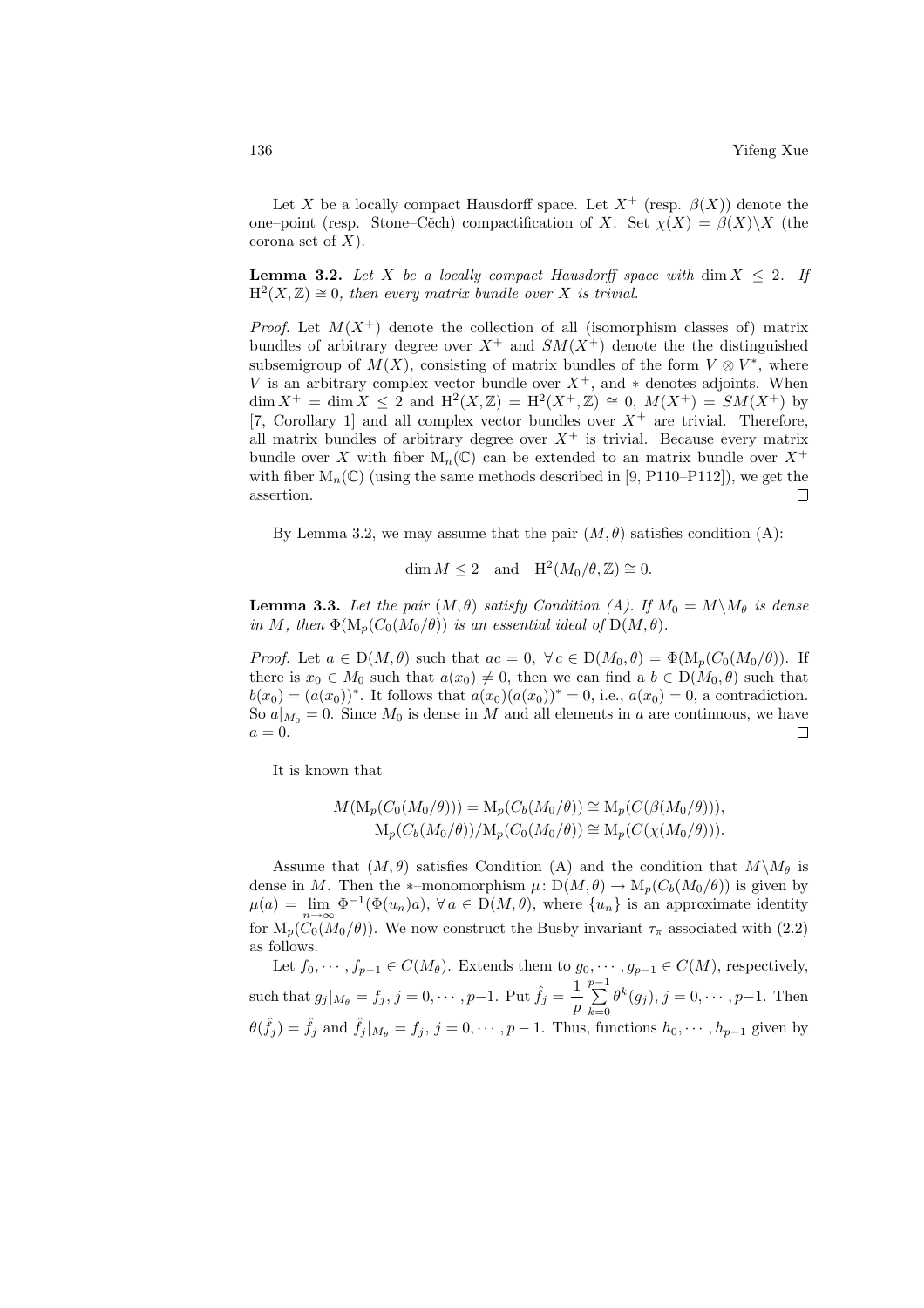Classification of  $C(M) \times_{\theta} \mathbb{Z}_p$  for certain pairs  $(\mathbf{M}, \theta)$  137

$$
h_j([x]) = \hat{f}_j(x), x \in M_0, j = 0, \dots, p-1 \text{ are all in } C_b(M_0/\theta). \text{ Set } a(f_0, \dots, f_{p-1}) = \sum_{j=0}^{p-1} P_{j+1} \hat{f}_j. \text{ Then } \pi(a(f_0, \dots, f_{p-1})) = (f_0, \dots, f_{p-1}) \in \bigoplus_{j=0}^{p-1} C(M_\theta).
$$

Let  $\Omega \colon M_p(C_b(M_0/\theta)) \to M_p(C_b(M_0/\theta))/M_p(C_0(M_0/\theta))$  be the canonical homomorphism. Note that for any  $b \in M_p(C_0(M_0/\theta))$  and  $[x] \in M_0/\theta$ ,

$$
(\mu(P_{j+1}\hat{f}_j)b)([x]) = \Phi^{-1}(P_{j+1}\hat{f}_j\Phi(b))([x]) = \Gamma^* \circ \phi(P_{j+1}\hat{f}_j\Phi(b))([x])
$$
  
=  $\Gamma((P_{j+1}\hat{f}_j\Phi(b))([x]))$ .

since  $P_{j+1} \hat{f}_j \Phi(b) - P_{j+1} \Phi(b) \hat{f}_j(x) \in \text{Ker } \pi_x$ , it follows that

$$
\Gamma((P_{j+1}\hat{f}_j\Phi(b))([x])) = \Gamma((P_{j+1}\Phi(b))([x]))\hat{f}_j(x) = (\mu(P_{j+1})b)([x])h_j([x]),
$$

that is,  $\mu(P_{j+1}\hat{f}_j) = \mu(P_{j+1})h_j$ ,  $j = 0, \dots, p-1$ . Set  $Q_j = \Omega \circ \mu(P_j)$ ,  $j = 1, \dots, p$ . Then  $\tau_{\pi}$  is given by

$$
\tau_{\pi}(f_0, \cdots, f_{p-1}) = \Omega \circ \mu(a(f_0, \cdots, f_{p-1})) = \sum_{j=0}^{p-1} Q_{j+1} \Omega(h_j 1_p).
$$

Let  $\mathcal{A}(M_{\theta}) = \{(a_{ij})_{p \times p} \in M_p(C(M/\theta)) | a_{ij}(x) = 0, x \in M_{\theta}, i \neq j\}.$  Define the \*–homomorphism  $\Lambda: \mathcal{A}(M_{\theta}) \rightarrow$  $\sum_{n=1}^{p-1}$  $j=0$  $C(M_{\theta})$  by  $\Lambda((a_{ij})_{p\times p})=(a_{11}|_{M_{\theta}},\cdots,a_{pp}|_{M_{\theta}}).$ 

Then we have following exact sequence:

$$
0 \longrightarrow M_p(C_0(M_0/\theta)) \stackrel{i}{\longrightarrow} \mathcal{A}(M_\theta) \stackrel{\Lambda}{\longrightarrow} \bigoplus_{j=0}^{p-1} C(M_\theta) \longrightarrow 0.
$$
 (3.2)

The Busby invariant  $\tau_{\Lambda}$  associated with (3.2) is given by

$$
\tau_{\Lambda}(f_0, \cdots, f_{p-1}) = \sum_{j=0}^{p-1} \Omega(e_{j+1}) \Omega(h_j 1_p),
$$

where  $h_0, \dots, h_{p-1}$  are given as above.

Now we present the main results of the paper as follows

**Theorem 3.4.** Suppose that the pair  $(M, \theta)$  satisfies condition (A) and Condition  $(B)$ :

$$
M_0 = M \backslash M_\theta
$$
 is dense in M,  $H^2(\chi(M_0/\theta), \mathbb{Z}) \cong 0$ .

Then  $C(M) \times_{\theta} \mathbb{Z}_p \cong \mathcal{A}(M_{\theta}).$ 

*Proof.* Since  $\dim(M_0/\theta) = \dim M_0 \leq \dim M \leq 2$  by [21, Lemma 1.3] and  $H^2(M_0/\theta, \mathbb{Z})$  $\cong$  0, it follows from Lemma 3.2 that every matrix bundle over  $M_0/\theta$  is trivial. Since

$$
\dim(\chi(M_0/\theta)) \le \dim(\beta(M_0/\theta)) \le \dim(M_0/\theta)) \le 2, \quad \mathrm{H}^2(\chi(M_0/\theta), \mathbb{Z}) \cong 0,
$$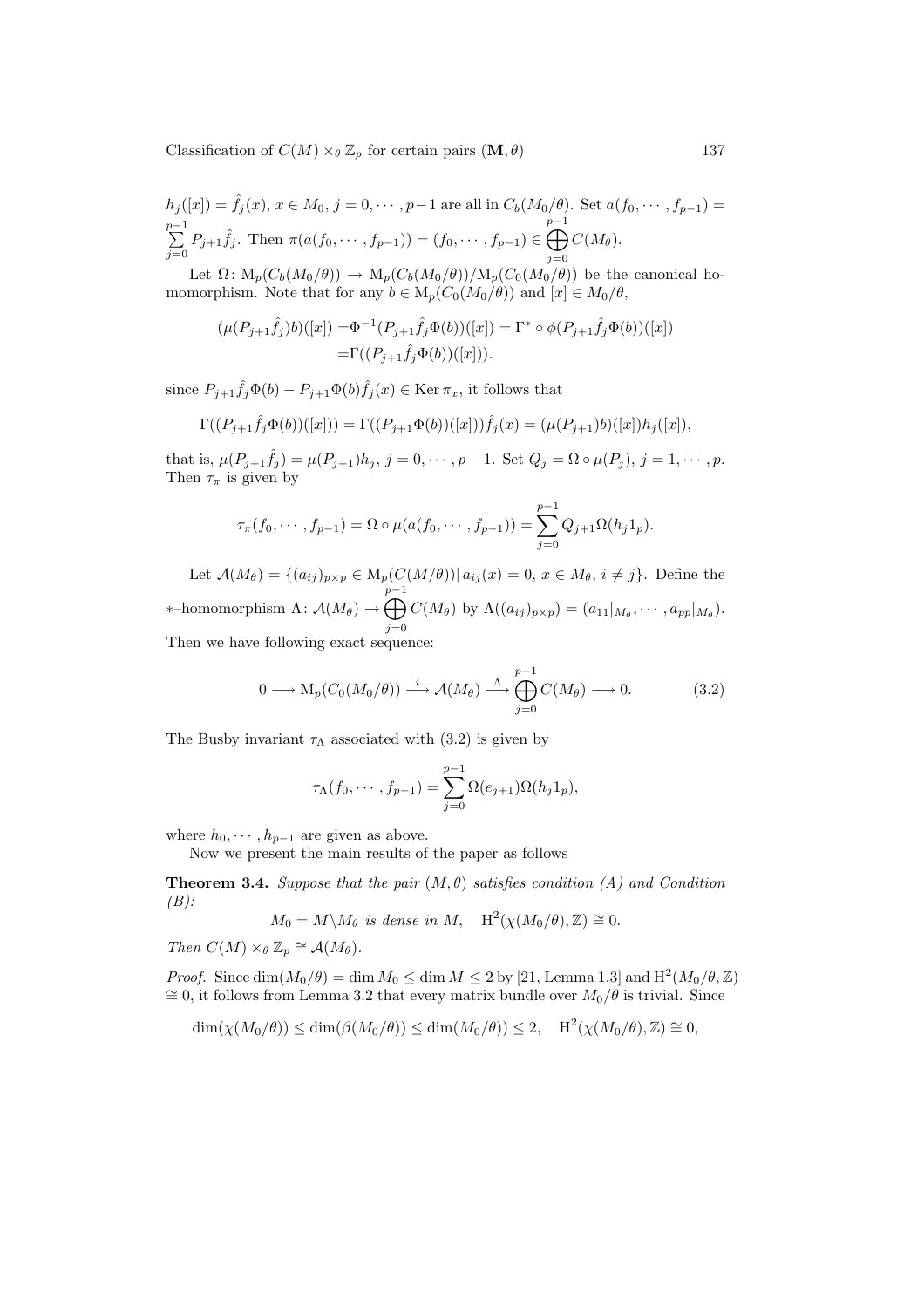all complex vector bundles over  $\chi(M_0/\theta)$  are trivial.

It is easy to check that for any  $b \in M_p(C_0(M_0/\theta))$ , there is  $f_j \in C_0(M_0)$  with  $\theta(f_j) = f_j$  such that  $P_j \Phi(b) P_j = f_j P_j$ ,  $j = 1, \dots, p$ . So,  $\mu(P_j) M_p(C_0(M_0/\theta)) \mu(P_j)$ is a commutative  $C^*$ -algebra,  $j = 1, \dots, p$ . Since  $M_p(C_0(M_0/\theta))$  is dense in  $M_p(C_b(M_0/\theta))$  in the sense of strict topology,  $\mu(P_i)M_p(C_b(M_0/\theta))\mu(P_i)$  is also a commutative  $C^*$ -algebra,  $j = 1, \cdots, p$ . Assume that  $Q_1, \cdots, Q_p$  in  $M_p(C(\chi(M_0/\theta)))$ . Then  $Q_jM_p(C(\chi(M_0/\theta)))Q_j$  is commutative and hence rank  $Q_j(x) \leq 1, \forall x \in$  $\chi(M_0/\theta)$  by [15, Lemma 6.1.3],  $j = 1, \dots, p$ .

Note that  $Q_1, \dots, Q_p$  are mutually orthogonal and  $\sum_{i=1}^{p} Q_i = 1_p$ . Therefore, we  $j=1$ have rank  $Q_j(x) = 1, \forall x \in \chi(M_0/\theta), j = 1, \cdots, p$ . So there are partial isometries  $V_1, \cdots, V_p$  in  $M_p(C(\chi(M_0/\theta))$  such that  $S_j = V_j^*V_j$  and  $e_j = V_jV_j^*, j = 1, \cdots, p$ . Put  $V = \sum_{i=1}^{p}$  $\sum_{j=1}^{n} V_j$ . Then V is a unitary element in  $M_p(C(\chi(M_0/\theta)))$  and  $S_j = V^*e_jV$ ,  $j = 1, \dots, p$ . Applying Lemma 2.1 to  $V^*$ , we can find  $V_0 \in \mathcal{U}_0(\mathrm{M}_p(C(\chi(M_0/\theta)))$  and  $v \in \mathcal{U}(C(\chi(M_0/\theta)))$  such that  $V^* = V_0 \text{ diag } (1_{p-1}, v)$ . Consequently,  $S_j = V_0 e_j V_0^*$ ,  $j=1,\cdots,p.$ 

Similarly, there is  $V'_0 \in \mathcal{U}_0(\mathrm{M}_p(C(\chi(M_0/\theta))))$  such that  $\Omega(e_j) = V'_0 e_j V'^*_0$ . Choose  $U \in \mathcal{U}_0(\mathrm{M}_p(C(\beta(M_0/\theta))))$  such that  $\Omega(U) = V_0 V_0'^*$ . Since  $\Omega(h_j 1_p)$  commutes with every element in  $M_p(C(\chi(M_0/\theta))), j = 0, \dots, p-1$ , it follows that

$$
\tau_{\pi}(f_0,\cdots,f_{p-1})=\Omega(U)\tau_{\Lambda}(f_0,\cdots,f_{p-1})\Omega(U^*),
$$

 $\forall f_0, \dots, f_{p-1} \in C(M_\theta)$ . Therefore,  $C(M) \times_{\theta} \mathbb{Z}_p \cong \mathcal{A}(M_\theta)$  by Lemma 3.1.  $\Box$ 

For the pair  $(M, \theta)$  with dim  $M \leq 1$ , we have  $\dim(M_0/\theta) \leq 1$  and  $\dim \chi(M_0/\theta) \leq 1$ 1. In this case,  $H^2(M_0/\theta,\mathbb{Z}) \cong H^2(\chi(M_0/\theta),\mathbb{Z}) \cong 0$ . Therefore, we have following corollary according to Theorem 3.4:

**Corollary 3.5.** Let  $(M, \theta)$  be the pair with dim  $M \leq 1$  and  $\overline{M_0} = M$ , where  $\overline{M_0}$  is the closure of  $M_0$  in M. Then  $C(M) \times_{\theta} \mathbb{Z}_p \cong \mathcal{A}(M_{\theta}).$ 

**Theorem 3.6.** Suppose that the pair  $(M, \theta)$  satisfy Condition  $(A)$ , Condition  $(B)$ . Let  $(M', \theta')$  be another pair with  $\overline{M'_0} = M'$ . Then  $C(M) \times_{\theta} \mathbb{Z}_p \cong C(M') \times_{\theta'} \mathbb{Z}_p$  iff there exists a homeomorphism  $F: M/\theta \to M'/\theta'$  such that  $F(M_{\theta}) = M'_{\theta'}$ .

*Proof.* ( $\Leftarrow$ ) Put  $\alpha = F|_{M_0/\theta}$ . Then  $\alpha$  has a unique homeomorphic extension  $\bar{\alpha}$ :  $\beta(M_0/\theta) \to \beta(M'_0/\theta')$  (cf. [8, §44 Corollary 10]). Thus  $\bar{\alpha}$ :  $\chi(M_0/\theta) \to \chi(M'_0/\theta')$ is a homeomorphism. Thus  $(M', \theta')$  Satisfies Condition (A) and Condition (B). Consequently,  $C(M) \times_{\theta} \mathbb{Z}_p \cong \mathcal{A}(M_{\theta})$  and  $C(M') \times_{\theta'} \mathbb{Z}_p \cong \mathcal{A}(M_{\theta'}')$  by Theorem 3.4. Clearly,  $\Psi((a_{ij})_{p\times p}) = (a_{ij} \circ F)_{p\times p}$  gives a  $*$ -isomorphism from  $\mathcal{A}(M'_{\theta'})$  onto  $\mathcal{A}(M_{\theta})$ . The assertion follows.

(⇒) Let  $\Delta$  be the \*-isomorphism from  $D(M', \theta')$  onto  $D(M, \theta)$ . Let  $a' \in$  $D(M'_0, \theta')$  and put  $a = \Delta(a')$ . If  $a \notin D(M_0, \theta)$ , we can pick  $y_0 \in M_\theta$  such that  $a(y_0) \neq 0$ . Then  $\sigma_{y_0,1} \circ \Delta$  is multiplicable on  $D(M', \theta')$ . Thus, there exist  $x_0 \in M'_{\theta'}$ and  $k \in \{1, \dots, p\}$  such that  $\sigma_{y_0,1} \circ \Delta = \sigma_{x_0,k}$  and hence  $\sigma_{y_0,1}(a) = \sigma_{x_0,k}(a') = 0$ , a contradiction. So,  $\Delta$  induces a  $*$ –isomorphism  $\Delta_0: D(M'_0, \theta') \to D(M_0, \theta)$  and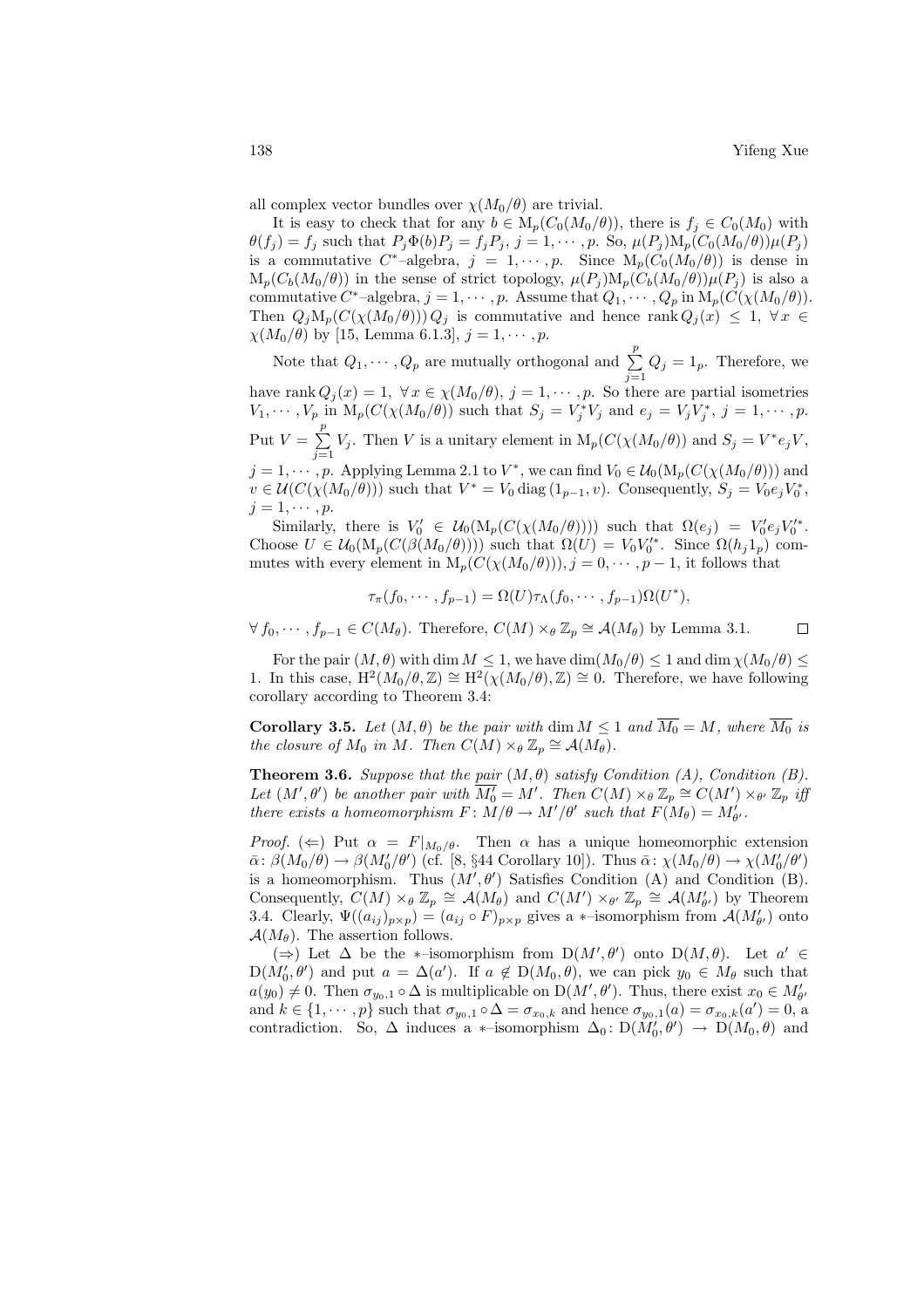Classification of  $C(M) \times_{\theta} \mathbb{Z}_p$  for certain pairs  $(M, \theta)$  139

so that  $\Delta'_0 = \Phi^{-1} \circ \Delta_0 \circ \Phi'^{-1}$  gives a \*-isomorphism of  $M_p(C_0(M'_0/\theta'))$  onto  $M_p(C_0(M_0/\theta))$ . Thus, we can find a homeomorphism  $\alpha \colon M_0/\theta \to M'_0/\theta'$ . This shows that  $(M', \theta')$  satisfies Condition (A) and Condition (B) too.

Now we have  $\mathcal{A}(M'_{\theta'}) \cong \mathcal{A}(M_{\theta})$  via the ∗-isomorphism  $\Theta$  by Theorem 3.4. Since  $\Theta(f1_p)$  commutes with every element in  $\mathcal{A}(M_\theta)$ ,  $\forall f \in C(M'/\theta')$ , it follows that there is  $h \in C(M/\theta)$  such that  $\Theta(f_1) = h_1$ . Thus,  $f \mapsto h$  yields a ∗–isomorphism from  $C(M'/\theta')$  onto  $C(M/\theta)$  so that there is a homeomorphism  $F: M/\theta \to M'/\theta'$ such that  $\Theta(f1_p) = (f \circ F)1_p = h1_p$ .

Let  $\phi$  be a character on  $\mathcal{A}(M_{\theta})$  with  $\phi(1_p) = 1$ . Since  $e_1, \dots, e_p \in \mathcal{A}(M_{\theta})$  and  $\frac{p}{\sqrt{p}}$  $\sum_{j=1}^{\infty} e_j = 1_p$ , there is  $e_{i_0}$  such that  $\phi(e_{i_0}) = 1$  and  $\phi(e_j) = 0, j \neq i_0$ . Without losing the generality, we may assume  $i_0 = 1$ . Then  $f \mapsto \phi(f_{e_1})$  is a character on  $C(M/\theta)$ . Thus, there is  $x_0 \in M/\theta$  such that  $\phi(f_{e_1}) = f(x_0), \forall f \in C(M/\theta)$ . For any  $g \in C_0(M_0/\theta)$ , let  $B = (b_{ij})_{p \times p} \in \mathcal{A}(M_\theta)$  be given by  $b_{p1} = g$  and  $b_{ij} = 0$ ,  $i \neq p$ ,  $j \neq 1$ . Then  $B^*B = g^*g e_1$ ,  $e_p B = B$  and hence  $|g(x_0)|^2 = 0$ ,  $\forall g \in C_0(M_0/\theta)$ . Consequently,  $x_0 \in M_\theta$ .

For any  $x \in M_\theta$ , define the character  $\phi_x$  on  $\mathcal{A}(M_\theta)$  by  $\phi_x((a_{ij})_{p\times p}) = a_{11}(x)$ . Note that  $\phi_x \circ \Theta^{-1}$  is a character on  $\mathcal{A}(M'_{\theta'})$ . So by above arguments, there is  $y \in M'_{\theta'}$  such that

$$
g(y) = \phi_x \circ \Theta(g1_p) = \phi_x((g \circ F)1_p) = g(F(x)), \quad \forall g \in C(M'/\theta').
$$

This means that  $F(M_{\theta}) \subset M'_{\theta'}$ . Similarly, we have  $F^{-1}(M'_{\theta'}) \subset M_{\theta}$ . Thus,  $F(M_{\theta}) = M'_{\theta'}$ .  $\Box$ 

Corollary 3.7. Suppose that the pair  $(M, \theta)$  satisfy Condition (A) and Condition (B). Let  $(M', \theta')$  be another pair. If  $(M, \theta)$  and  $(M', \theta')$  are orbit equivalent, that is, there is a homeomorphism  $F \colon M \to M'$  such that  $F(O_{\theta}(x)) = O_{\theta'}(F(x)), \forall x \in M$ , then  $C(M) \times_{\theta} \mathbb{Z}_p \cong C(M') \times_{\theta'} \mathbb{Z}_p$ .

*Proof.* F induces a homeomorphism  $\tilde{F}$  of  $M/\theta$  onto  $M'/\theta'$  given by  $\tilde{F}(P(x)) =$  $P'(F(x))$  by the assumption, where  $P': M' \to M'/\theta'$  is the canonical projective map. Obviously,  $\tilde{F}(M_{\theta}) = M'_{\theta'}$  and  $\overline{M'_{0}} = F(\overline{M_{0}}) = M'$ . So  $C(M) \times_{\theta} \mathbb{Z}_{p} \cong$  $C(M') \times_{\theta'} \mathbb{Z}_p$  by Theorem 3.6.  $\Box$ 

#### 4 Some examples

**Example 4.1.** Consider  $(M, \theta)$ , where  $M = \mathbf{S}^1$  and  $\theta(z) = \overline{z}$ ,  $\forall z \in \mathbf{S}^1$ . Then

$$
M_{\theta} = \{-1, 1\}, \ \overline{M_0} = M, \ M_0/\theta \cong (-1, 1), \ M/\theta \cong [-1, 1].
$$

 $(M, \theta)$  satisfies Condition (A) and (B) for dim  $M = 1$ . Thus  $C(M) \times_{\theta} \mathbb{Z}_p \cong \mathcal{A}(M_{\theta})$ by Theorem 3.4.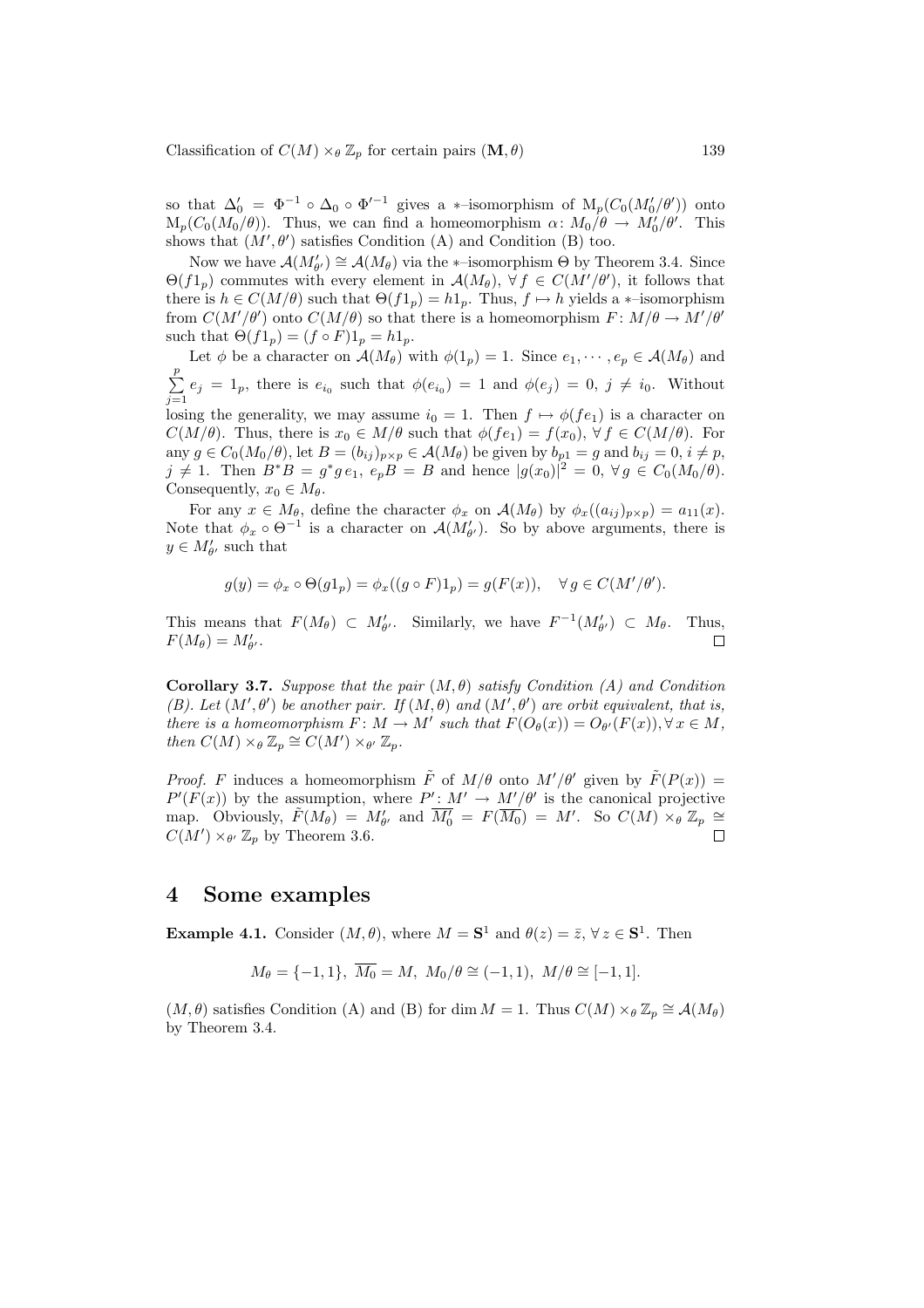Define  $\gamma(\langle z \rangle) = \frac{x+1}{2}$  for  $z = x + iy \in \mathbf{S}^1$ , where  $\langle z \rangle = P(z) \in M/\theta$ . Clearly,  $\gamma$  is a homeomorphism from  $M/\theta$  onto [0, 1] and  $\gamma(M_\theta) = \{0, 1\}$ . So

$$
C(M) \times_{\theta} \mathbb{Z}_2 \cong \mathcal{A}(\{0,1\})
$$
  
=  $\{f: [0,1] \to M_2(\mathbb{C}) \text{ continuous} | f(0), f(1) \text{ are diagonal}\}.$ 

**Example 4.2.** Let  $M = S^1 \times S^1$  and  $\theta(z_1, z_2) = (z_2, z_1), \forall z_1, z_2 \in S^1$ . Then  $M_{\theta} = \{ (z, z) | z \in S^1 \} \cong S^1 \text{ and } \overline{M_0} = M. \text{ Set}$ 

$$
S = \{(z_1 + z_2, z_1 z_2) | z_1, z_2 \in \mathbf{S}^1\} \subset \mathbb{C} \times \mathbb{C}.
$$

It is easy to check that S is a closed and bounded subset in  $\mathbb{C}\times\mathbb{C}$ , that is, S is compact. Define the continuous map  $\xi: M/\theta \to S$  and  $\beta: [0,1] \times S^1 \to S$ , respectively, by  $\xi() = (z_1 + z_2, z_1 z_2)$  and  $\beta(t, z) = (2zt, z^2)$ , where  $\leq$  $z_1, z_2 \ge P(z_1, z_2) \in M/\theta$ . Then  $\xi$  and  $\beta$  are all homeomorphic (cf. [21, Exmple 4.3]). Therefore the homeomorphism  $\delta = \beta^{-1} \circ \xi \colon M/\theta \to [0,1] \times \mathbf{S}^1$  sends  $M_\theta$  to  $\{1\} \times \mathbf{S}^1$ .

Claim 1.  $(M, \theta)$  satisfies Condition (A) and Condition (B).

Since  $\delta(M_{\theta}) = \{1\} \times \mathbf{S}^1$ ,  $\delta(M_0/\theta) = [0,1) \times \mathbf{S}^1$ . Let  $i: \{1\} \times \mathbf{S}^1 \to [0,1] \times \mathbf{S}^1$ be the inclusion. Then i is homotopic equivalence map. Since  $H^2([0,1] \times S^1) \cong 0$ , it follows from the exact sequence of the reduced coholomological groups (cf. [18]) that

$$
\tilde{H}^1([0,1]\times\mathbf{S}^1,\mathbb{Z})\stackrel{i^*}{\longrightarrow} H^1(\{1\}\times\mathbf{S}^1,\mathbb{Z})\longrightarrow \tilde{H}^2(([0,1)\times\mathbf{S}^1)^+,\mathbb{Z})\longrightarrow 0.
$$

So  $\tilde{H}^2((0,1)\times S^1)^+$ ,  $\mathbb{Z})\cong 0$  and consequently,  $(M,\theta)$  satisfies Condition (A).

Noting that  $[0,1)\times S^1 \cong [0,+\infty)\times S^1$ , we have  $H^2(\chi([0,1)\times S^1),\mathbb{Z}) \cong 0$  by [6, Corollary 4.7]. So  $(M, \theta)$  satisfies Condition (B).

Let  $M' = [0, 2] \times \mathbf{S}^1$  and  $\theta'(t, z) = (2 - t, z)$ . Then  $M'_{\theta'} = \{1\} \times \mathbf{S}^1$ . Define the homeomorphism  $\delta' : M'/\theta' \to [0,1] \times \mathbf{S}^1$  by  $\delta'(*t*, *z*) = (1 - |1 - *t*|, *z*).$ **Claim 2.**  $C(M) \times_{\theta} \mathbb{Z}_2 \cong C(\mathbf{S}^1) \otimes \mathcal{A}(1)$ , where

$$
\mathcal{A}(1) = \left\{ \begin{pmatrix} f_{11} & f_{12} \\ f_{21} & f_{22} \end{pmatrix} \in M_2(C([0,1])) \middle| f_{12}(1) = f_{21}(1) = 0 \right\}.
$$

Since  $M/\theta \cong [0,2] \times \mathbf{S}^1/\theta'$  via  $\delta'^{-1} \circ \delta$  and  $(\delta'^{-1} \circ \delta)(M_\theta) = M'_{\theta'}$ , it follows from Theorem 3.6 that

$$
C(M) \times_{\theta} \mathbb{Z}_2 \cong C(M') \times_{\theta'} \mathbb{Z}_2 \cong C(\mathbf{S}^1) \otimes (C([0,2]) \times_{\theta_1} \mathbb{Z}_2),
$$

where  $\theta_1 : [0, 2] \to [0, 2]$  given by  $\theta_1(t) = 2 - t$ .

Note that  $[0, 2]/\theta_1 \cong [0, 1]$  via  $\lt t > \mapsto |1 - t|$ ,  $\forall t \in [0, 1]$ . We have  $C([0, 2]) \times_{\theta_1}$  $\mathbb{Z}_2 \cong \mathcal{A}(1)$  by Theorem 3.4.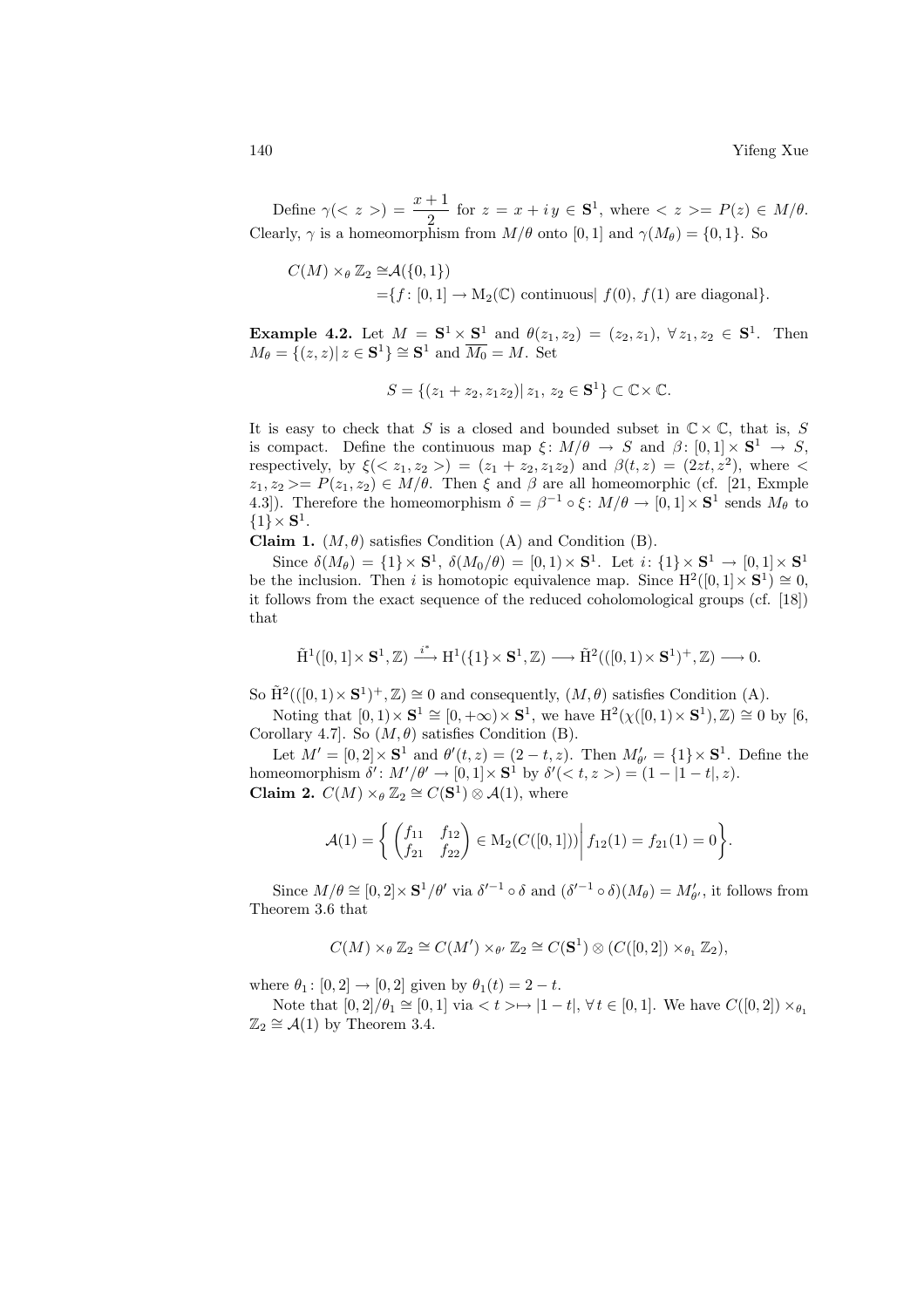## References

- [1] B. Blackadar, K–Theory for Operator Algebras, Springer–Verlag, 1986.
- [2] J. Dixmier,  $C^*$ -algebras, Gauthier-Villars, Paris, 1964; North-Holland, Amsterdam, 1977.
- [3] G. A. Elliott, An invariant for simple  $C^*$ -algebras, 61-90 in Canadian Mathematical Society 1945–1995, vol. 3: Invited papers, edited by J. B. Carrell and R. Murty, Canadian Math. Soc, Ottawa, 1996.
- [4] J.M.G. Fell, *The Structure of algebras of operator fields*, Acta Math., 106 (1961), 233–280.
- [5] T. Giordano, I.F. Putnam and C.F. Skau, Topological orbit equivalence and  $C^*$ -crossed products, J. Reine. Angew. Math., 469 (1995), 51-111.
- [6] K. Grove and G.K. Pedersen, Sub–Stonean spaces and corona sets, J. Funct. Anal., 56 (1984), 124–143.
- [7] R. Howe, The Brauer group of a compact Hausdorff space and n-homogeneous  $C^*$ -algebras, Proc. Amer. Math. Soc., 34 (1) (1972), 209-214.
- [8] T. Husain, Topology and Maps, Plenum Press 1977.
- [9] D. Husemoller, Fibre Bundles, McGraw-Hill, New York, 1966, reprinted in Springer-Verlag, Graduate Texts in Mathematics.
- [10] K.K. Jensen and K. Thomsen, *Elements of KK–Theory*, Birkhäuser, 1991.
- [11] B. Li and Q. Lin, *Pure states approach to*  $C(X) \times_{\alpha} \mathbb{Z}_n$ , Chin. Ann. Math., 16B(1) (1995), 75–86.
- [12] H. Lin, An Introduction to the Classification of Amenable C<sup>\*</sup>-algebras, World Scientific, 2001.
- [13] H. Lin and H. Matui, Minimal dynamical systems and approximate conjugacy, Math. Ann., 332 (2005), 795–822.
- [14] G. Nagy, Stable rank of C<sup>\*</sup>-algebras of Toeplitz operators on polydisks, Operators in indefinite metric space, scattering theory and other topics, 227–235, Birkhäuser–Verlag, 1986.
- [15] G.K. Pedersen,  $C^*$ -algebras and their Automorphism Groups, Academic Press, London/ New York, 1979.
- [16] M.A. Rieffel, Dimensionl and stable rank in the K-theory of  $C^*$ -Algebras, Proc. London Math. Soc., 46(3) (1983), 301–333.
- [17] M.A. Rieffel, The homotopy groups of the unitary groups of non–commutative tori, J. Operator Theory, 17 (1987), 237–254.